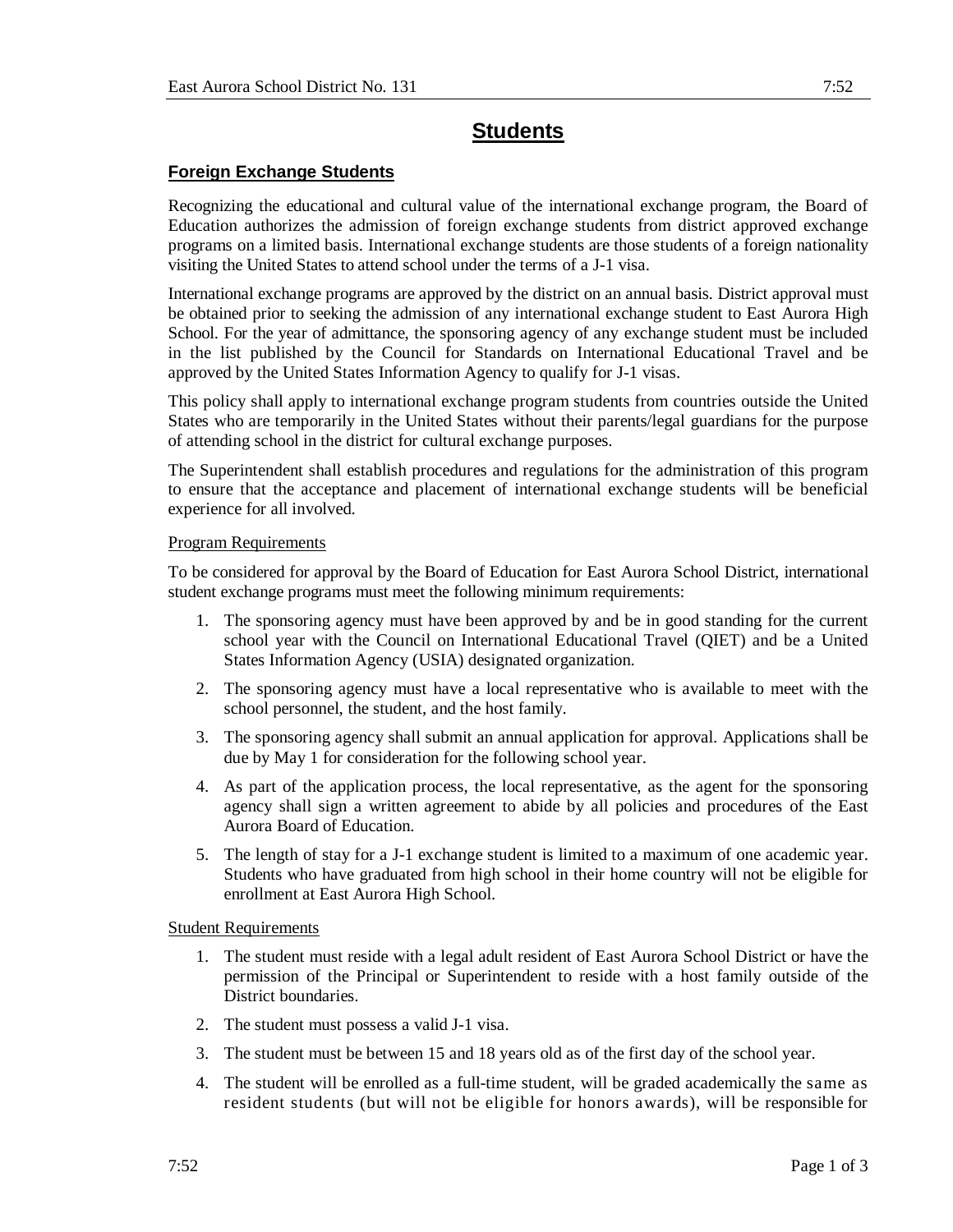school fees and expenses on the same basis as resident students, and will be subject to the same rules and regulations of student conduct as resident students.

- 5. The student must have average or above average grades in his/her home school and must not be receiving special professional assistance to function in the regular academic program.
- 6. The student must have sufficient knowledge of the English language to produce effective oral and written communication, to use instructional materials and textbooks printed in English, and to function in the regular educational program without special professional assistance.
- 7. The student must submit the following documents to request admission:
	- a. Proof of English language proficiency. Evidence he/she has successfully completed a minimum of 3 years of English language instruction which includes speaking and listening as well as reading and writing.
	- b. Evidence of English proficiency as documented by either the Test of English as a Foreign Language (TOEFL), the Secondary Level English Proficiency. Test (SLEP), or another means of demonstrating English proficiency to the District, and a letter of recommendation from an English language teacher documenting the nature of the course and the student's level of proficiency.
	- c. Official transcript and/or record of prior education from the student's home school and an English translation of the same documents. The records should reflect the number of hours per week the student spent in class, the courses taken and the grades/credits earned. The transcript must be received no later than August 1 of the year the student is applying for acceptance.
	- d. A written application from the prospective student must be submitted to the East Aurora School District written in English by the student. The application/letter should provide pertinent information about the student and his/her reasons for wanting to attend school in the East Aurora School District for the academic year.
	- e. A copy of his/her health immunization records, translated into English.
	- f. Evidence of health and accident insurance covering the duration of his/her student visa.
	- g. The name, address, and phone number(s) of the student's own parents/guardians, the host family, and the local international exchange program representative.
	- h. Two character references, one of which must be from a professional staff member in the student's home school.
	- i. A notarized temporary custody agreement between the international exchange student's parents/guardians and the host family and/or exchange organization.

### Exchange Student Status

- 1. Students shall be responsible for complying with School District policies and regulations regarding attendance, all academic standards, responsibilities, rights and discipline.
- 2. Students shall be enrolled in one English class, United States History and/or a Civics class in addition to other appropriate grade level classes.
- 3. Students must meet all IHSA requirements to be eligible for athletics.
- 4. The School Board shall not provide students with admission into such programs as Special Education for Handicapped Pupils, English as a Second Language, nor shall it pay for students to attend other schools or institutions of higher education.
- 5. The student and the host family must be present for registration prior to the first day of school and shall be required to sign a form indicating compliance with all the conditions heretofore outlined.